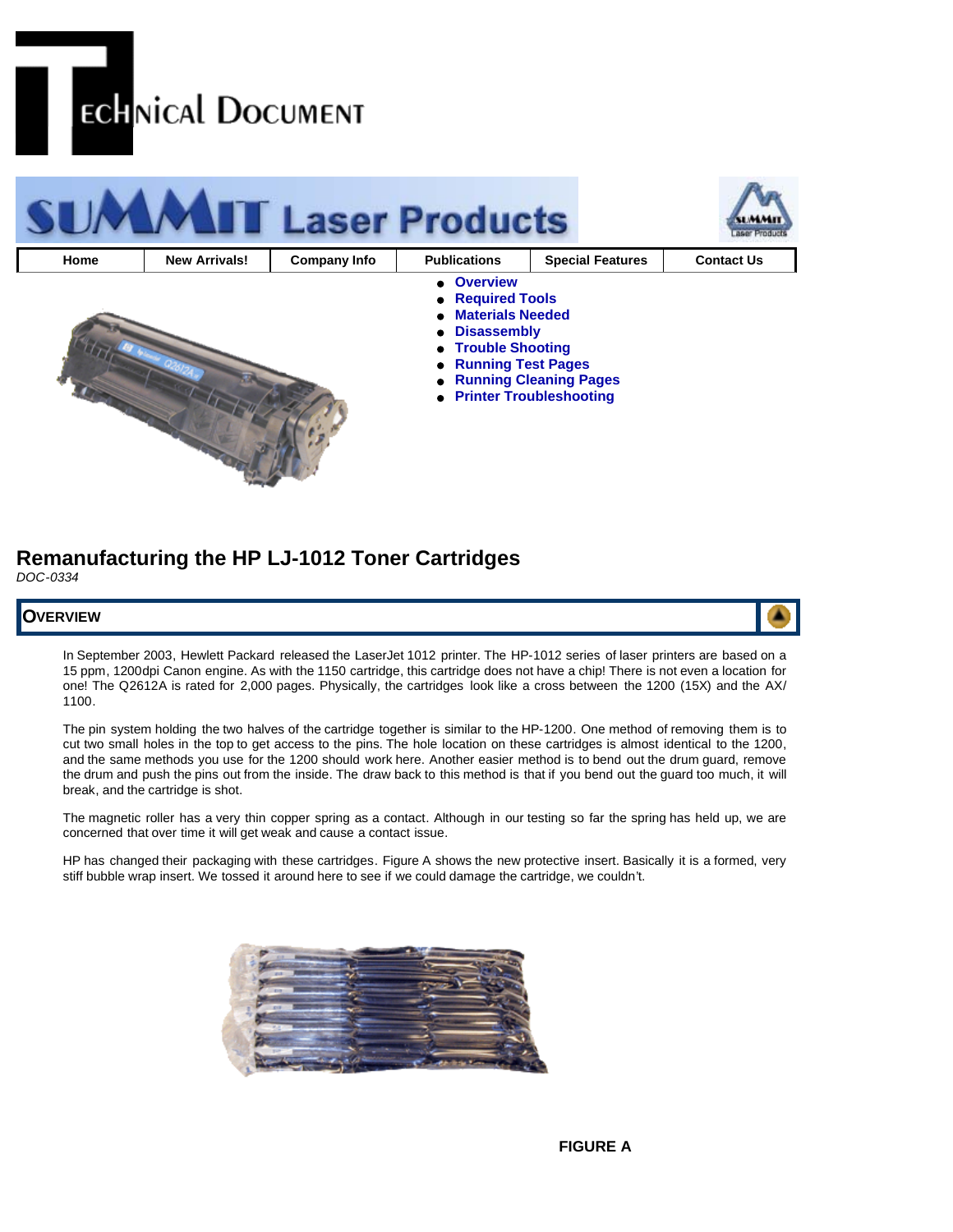With the 1012 having a street price of \$199.00 (as of October 2003), these machines are going to be very popular. If you are looking to get a test machine, just know that only the 1015 has a parallel port. The 1010 and 1012 have a USB port only. For those machines, if you are using full black and full gray pages, you will have to print them from a computer. (Excell is an easy way to create them). All three machines also have a very small foot print. They are being advertised by HP as the perfect printer for a crowded workspace, (personal printer for corporate execs. Etc.).

The 1010 runs at 12ppm, with a max DPI of 600 (this is with Ret). The 1012, and 1015 machines run at 15ppm, with a max DPI of 1200 (using Ret). The 1010, and 1012 both come with 8MB RAM, where the 1015 comes with 16MB RAM. As stated above, only the 1015 has a parallel port. The 1010 and 1012 have a USB port only (USB 2.0). All three list the first page out in 8 seconds. We have sent some fairly complicated pages to our 1012, and 8 seconds is a fair estimate.

Cartridge troubleshooting as well as running test pages, cleaning pages and some simple printer troubleshooting will be covered at the end of this article.

# **REQUIRED TOOLS**

- Phillips head screw driver.
- Small Common screw driver
- Dremel type tool with side grinding bit
- Spring Hook
- Jewelers Screwdriver set

# **MATERIALS NEEDED**

- 150g HP-1012 toner, (Unique to this series!) for the Q2612A cartridge (2500 pages)
- New Drum (Unique to this series)
- Wiper Blade (Unique to this series)
- Dr. Blade (Unique to this series)
- Magnetic roller (Unique to this series)
- Sealing Strip (HP-1200)
- Cotton Swabs
- Isopropyl Alcohol
- Drum Padding Powder
- Conductive Grease

# **DISASSEMBLY**

1) Remove the Right side end cap from the cartridge and the two screws. See Figure 1

The pins in these cartridges are very similar to the HP-1200 cartridge. One way to remove them is to cut two small holes in basically the same area as the 1200. This method is covered in steps 2-3. The alternative method is covered in steps 4-8.

2) Drill a shallow hole on each side of the cartridge as indicated by Figures' 2, 3, & 4.









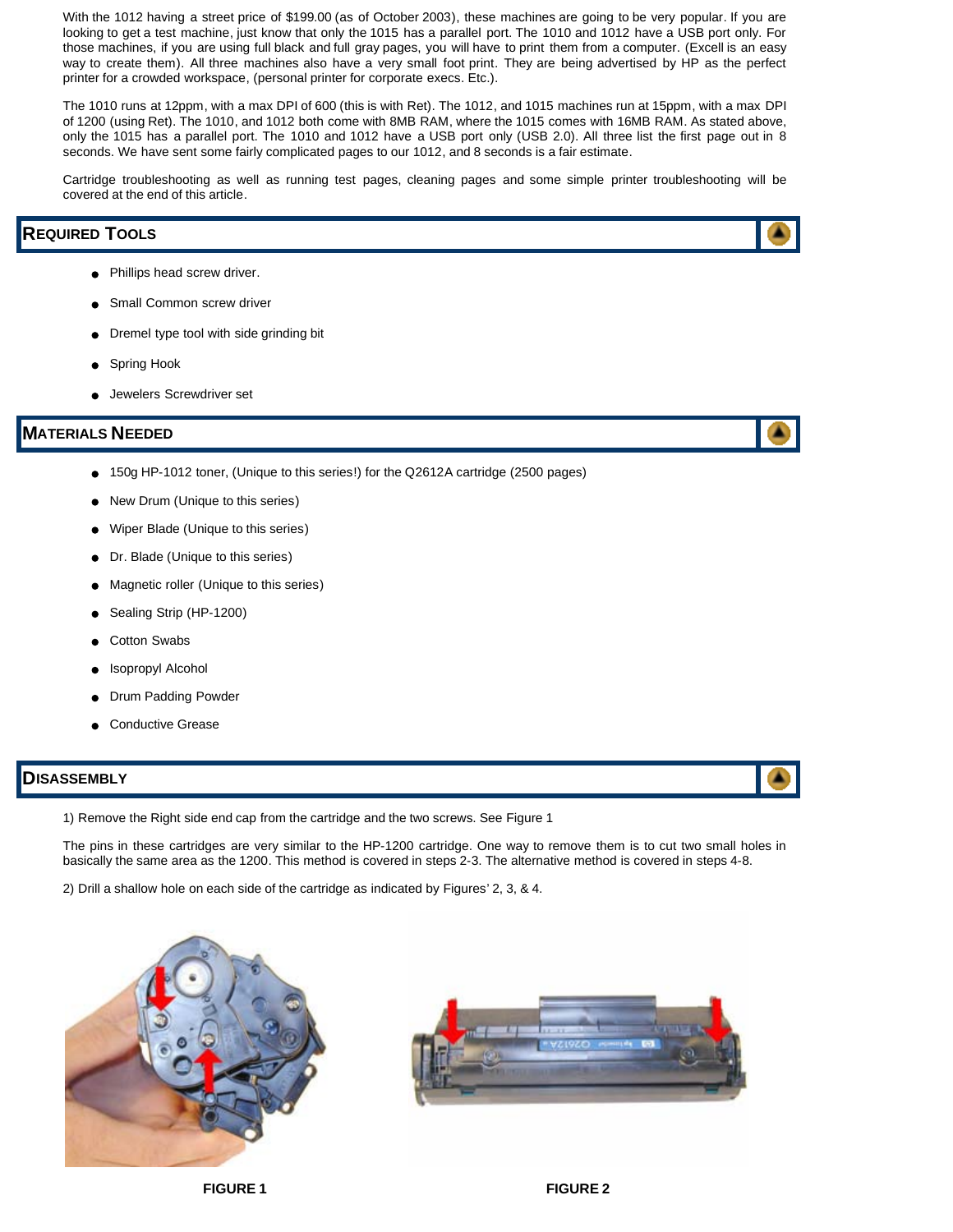

**FIGURE 3 FIGURE 4**

3) Push the pins out with a modified Allen wrench, or a modified spring hook. See Figures 5 & 6

Steps 4-8 are the alternative method of opening the cartridge. Although it is easier and faster, you must be careful not to bend the drum guard too far out or it will break, making the cartridge useless.

4) Bend the drum guard carefully away from the drum. See Figure 7

5) While holding the guard away from the drum, grasp the drum by the large gear, and carefully work it out of the cartridge. See Figure 8







**FIGURE 7 FIGURE 8**

6) Remove the PCR and clean with your standard PCR cleaner. We have been using Nu-Finish for years with out any problems. See Figure 9

7) Remove the small spring that keeps the tension between the two halves. This spring does not have what looks like a solid perch, but they have not come off by themselves so far in our testing. See Figure 10

8) Push the pins out from the inside of the cartridge. See Figures' 11 & 12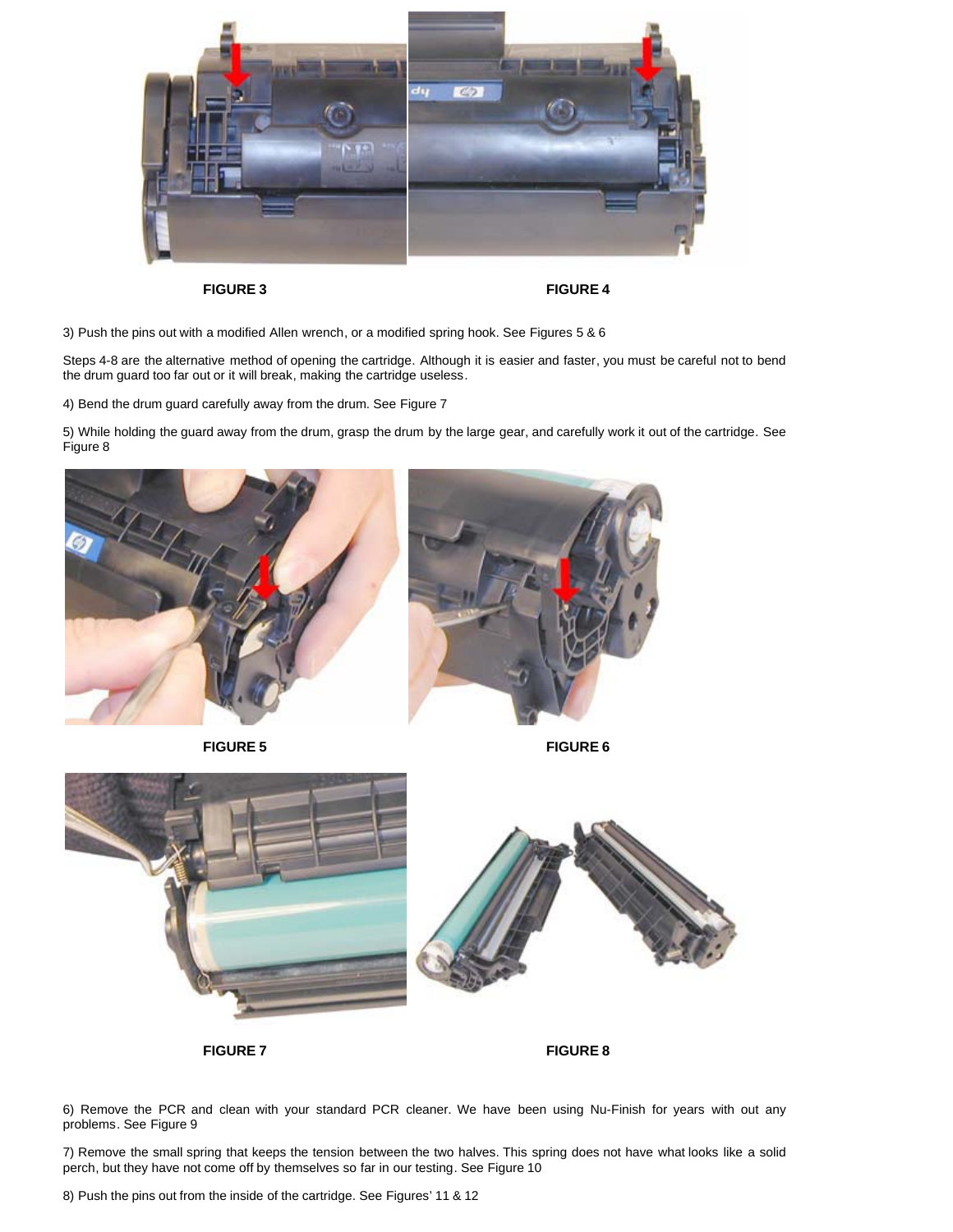



**FIGURE 9 FIGURE 10**





**FIGURE 11 FIGURE 12**

9) Separate the two halves. See Figure 13

**NOTE:** If You did NOT cut holes in the top of the cartridge, skip to step 12

10) Remove the drum. Lift the drum out by the drive gear. Pull the drum to the left, so that it comes off the drum axle pin. See Figures' 14 & 15

11) Remove the PCR and clean with your standard PCR cleaner. We have been using Nu-Finish for years with out any problems. See Figure 16

12) Remove the drum cover. Release the spring, and gently pry up the two sides. Be very careful when removing as the plastic is very delicate! See Figures' 17 & 18



**FIGURE 13 FIGURE 14**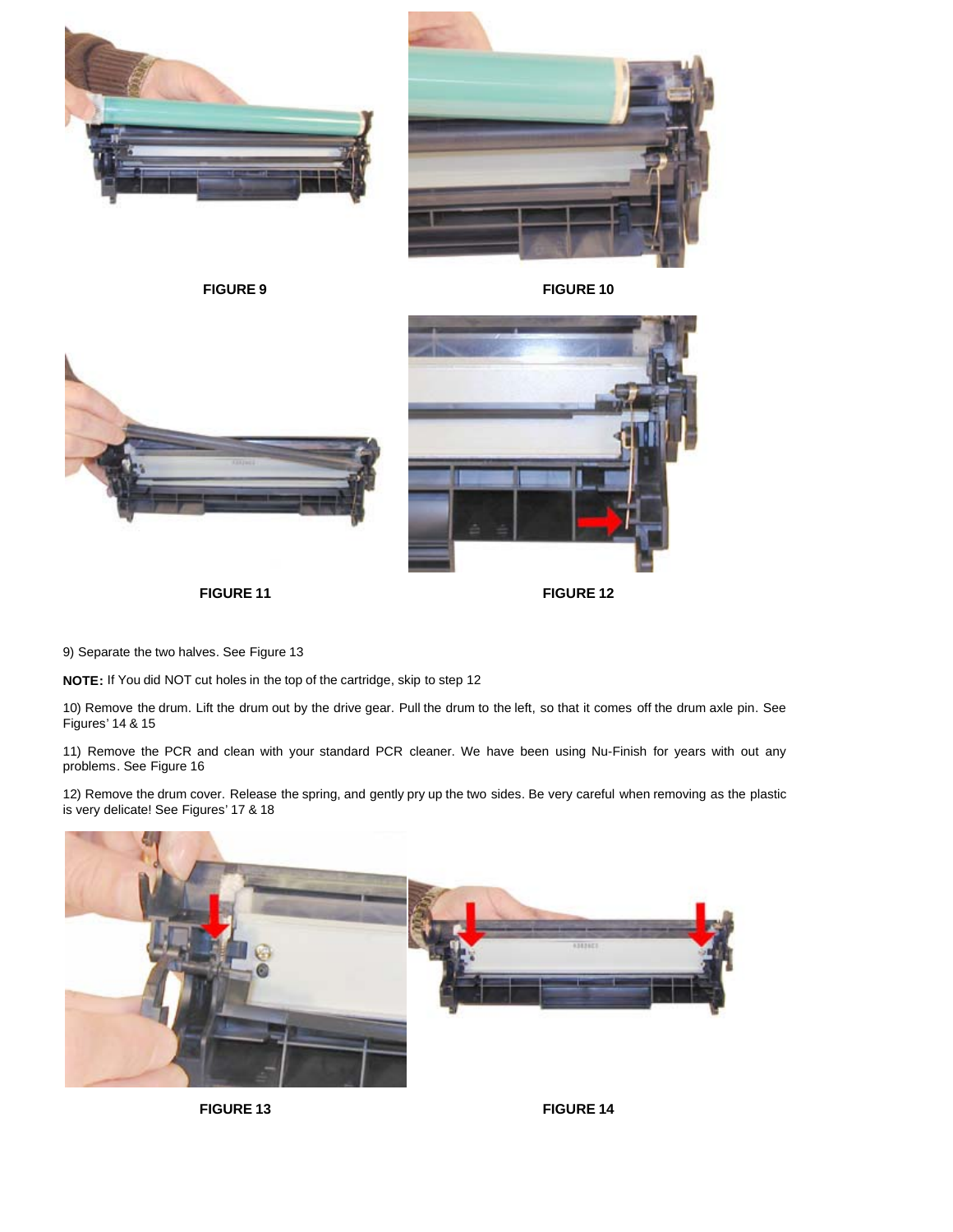



**FIGURE 15 FIGURE 16**



**FIGURE 17 FIGURE 18**

13) Remove the Wiper Blade, this blade is unique to the 1012 series. By the time you are reading this, new blades should be available. See Figure 19

14) Clean out all the waste toner.

15) Coat the wiper blade with your preferred lubricant, and re-install. See Figure 20

16) Re-install the cleaned PCR. Note that a new OEM PCR has a small amount of conductive grease on the black (contact) side. See Figures 21 & 22



**FIGURE 19 FIGURE 20**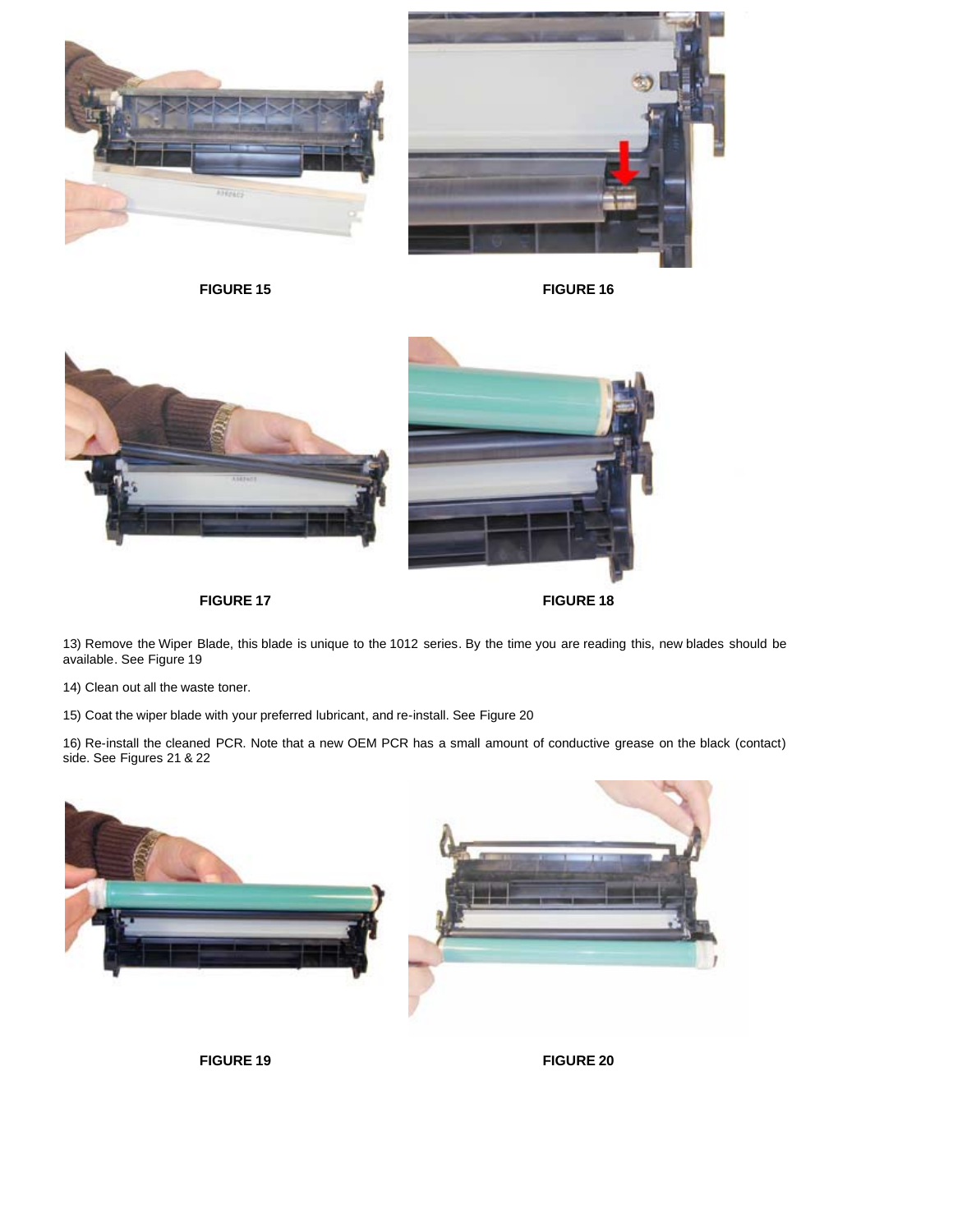

**FIGURE 21 FIGURE 22**

17) Re-Install the OPC Drum. Slide the hub end onto the drum axle and drop in place. This axle pin is very hard to remove, so this is actually the best way. See Figures 23 & 24

18) Install the drum cover. This at first glance can be confusing. Slide the cover on from the handle side of the cartridge. Snap the shaft into place, and install the spring. See Figures' 25, 26, & 27









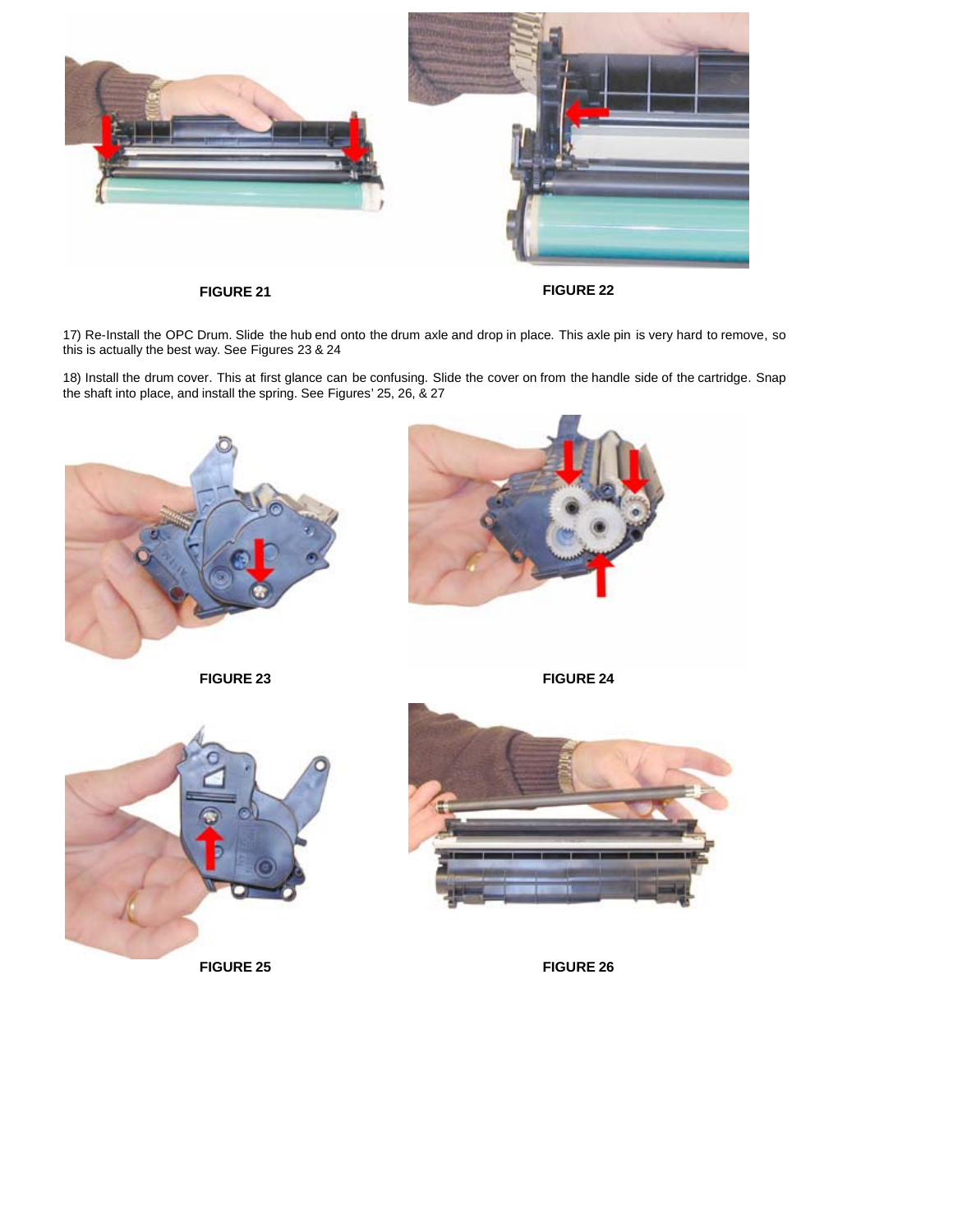

**FIGURE 27**

19) On the toner hopper, remove the right side toner hopper end cap and screw. See Figure 28

20) Remove the three white gears as shown in Figure 29. These gears are loose and will fall off if not removed.

21) Remove the left side end cap. This is the side that houses the Magnetic roller contacts and fill plug. See Figure 30.

22) Remove the magnetic roller assembly. Although not necessary, I find it easier to keep the magnetic roller and end caps all together. Clean out any remaining toner from the hopper. Make sure that the magnetic roller seals in the hopper are clean. (These are the same type as used in all the newer HP cartridges). See Figure 31



23) If you are going to replace the magnetic roller sleeve, press in from the metal hub side with a small screwdriver to drive the plastic hub out. This hub is a different style than previous Canon/HP designs. The contact hub has a spring, but the end of the magnet does not protrude from the assembly. It is still keyed however, and when re-installed, must be set so that the keyed end is in its slot. The black and white end caps on the roller are unique for each side. The black will fit both sides but is designed for the contact side, the white will only fit the non-contact side. See Figures 32, 33, & 34.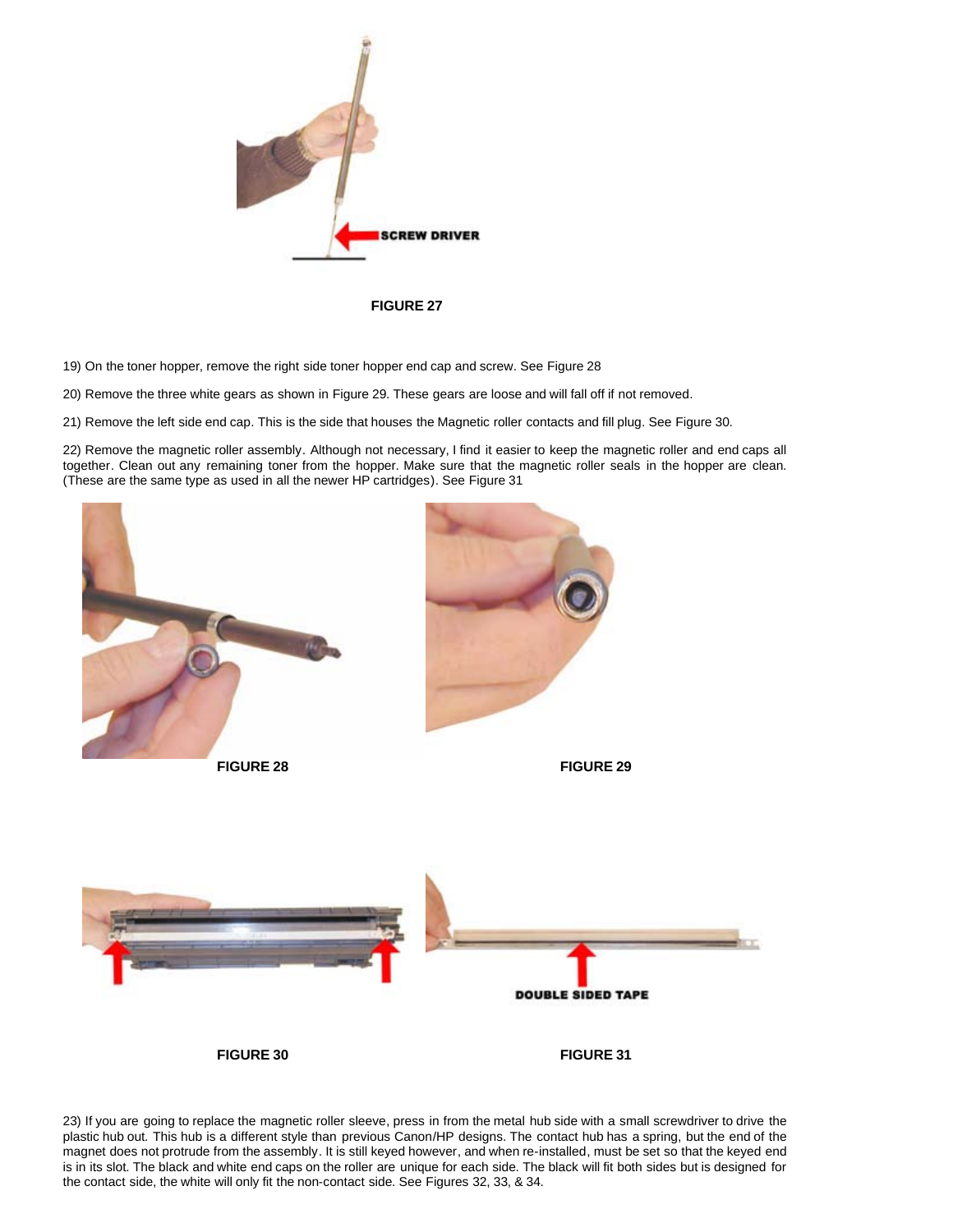24) Remove the DR. Blade. There is double sided tape under the blade that keeps it in place, and seal off any leaks. If you are re-using the blade, a quick swipe with a lint free cloth dampened with alcohol will re-activate the glue. If not, replace the tape with new double sided tape. If this is not done, that cartridge will leak. See Figures' 35 & 36.



**FIGURE 32 FIGURE 33**





**FIGURE 36**

25) Fill through the Mag roller opening with 150g of 1012 toner. You can fill through the fill hole but unless a seal is installed, you must hold the magnetic roller assy. in place, a very tricky thing to do. See Figure 37

26) If you are going to seal the cartridge, it should be placed on top of the rail areas shown in Figure 38. The seal tab fits through the right side of the cartridge (fill plug side). Figure 39 shows both the seal exit slot and the fill plug. Figure 40 is a close up of the seal exit slot. Figure 41 shows the seal and exit port seal installed. Note that it has a rubber gasket that seals off the opening. This port seal must be removed before inserting a seal. Make sure it is put back or the cartridge will leak after the seal has been removed!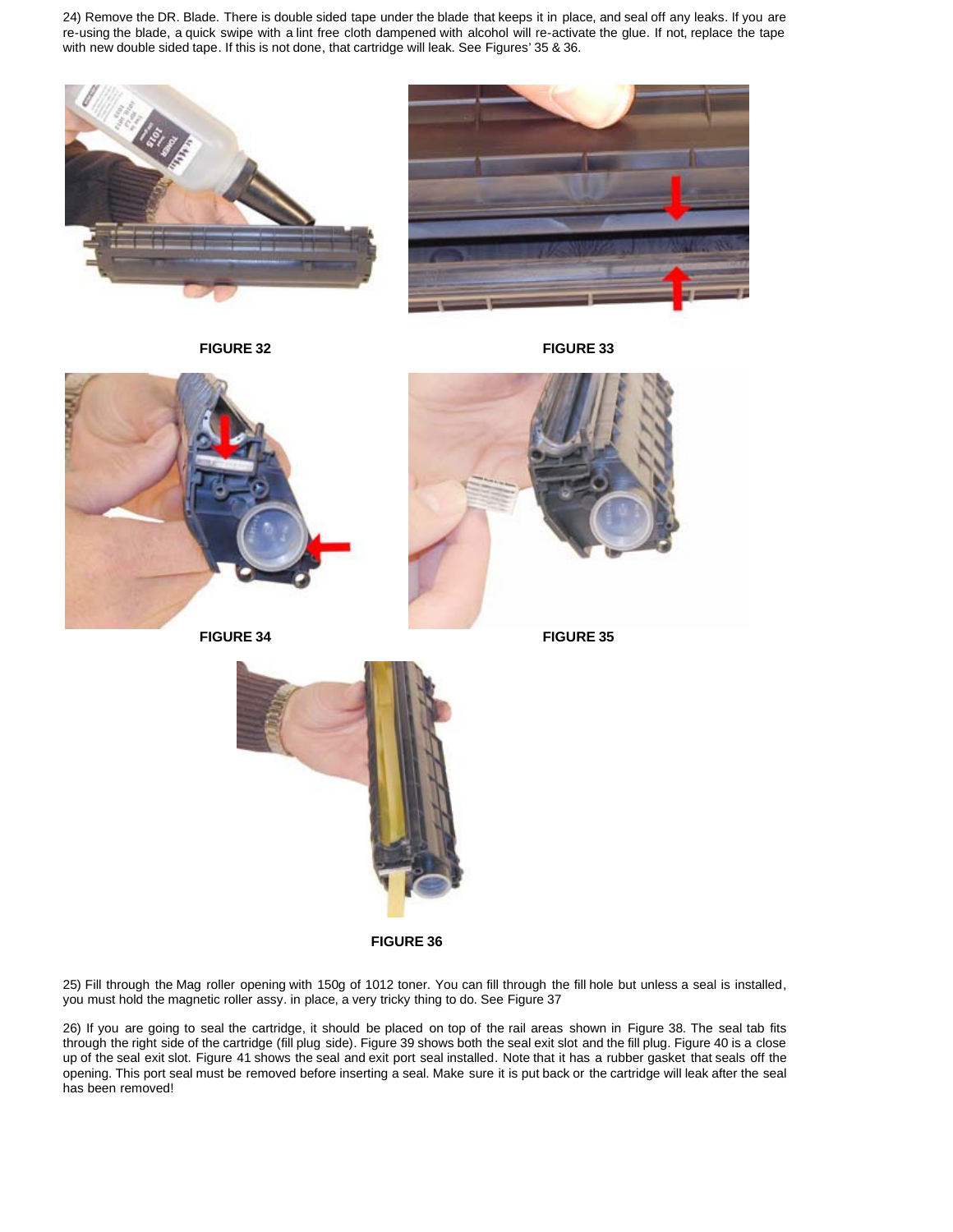



**FIGURE 37 FIGURE 38**



**FIGURE 39 FIGURE 40**





**FIGURE 41**

27) Re-install the doctor Blade. Remember to clean/replace the double sided tape seal! See Figure 42

28) Install the left side end cap on the toner hopper. Clean and replace the conductive grease on the magnetic roller contact plate. See Figures' 43 & 44

29) Re-assemble the toner hopper section. Place the Mag. Roller Assy. in the hopper, and install onto the contact plate side first. Align the keyed magnet into the keyed slot. You can see the slot from the outside of the hopper. See Figure 45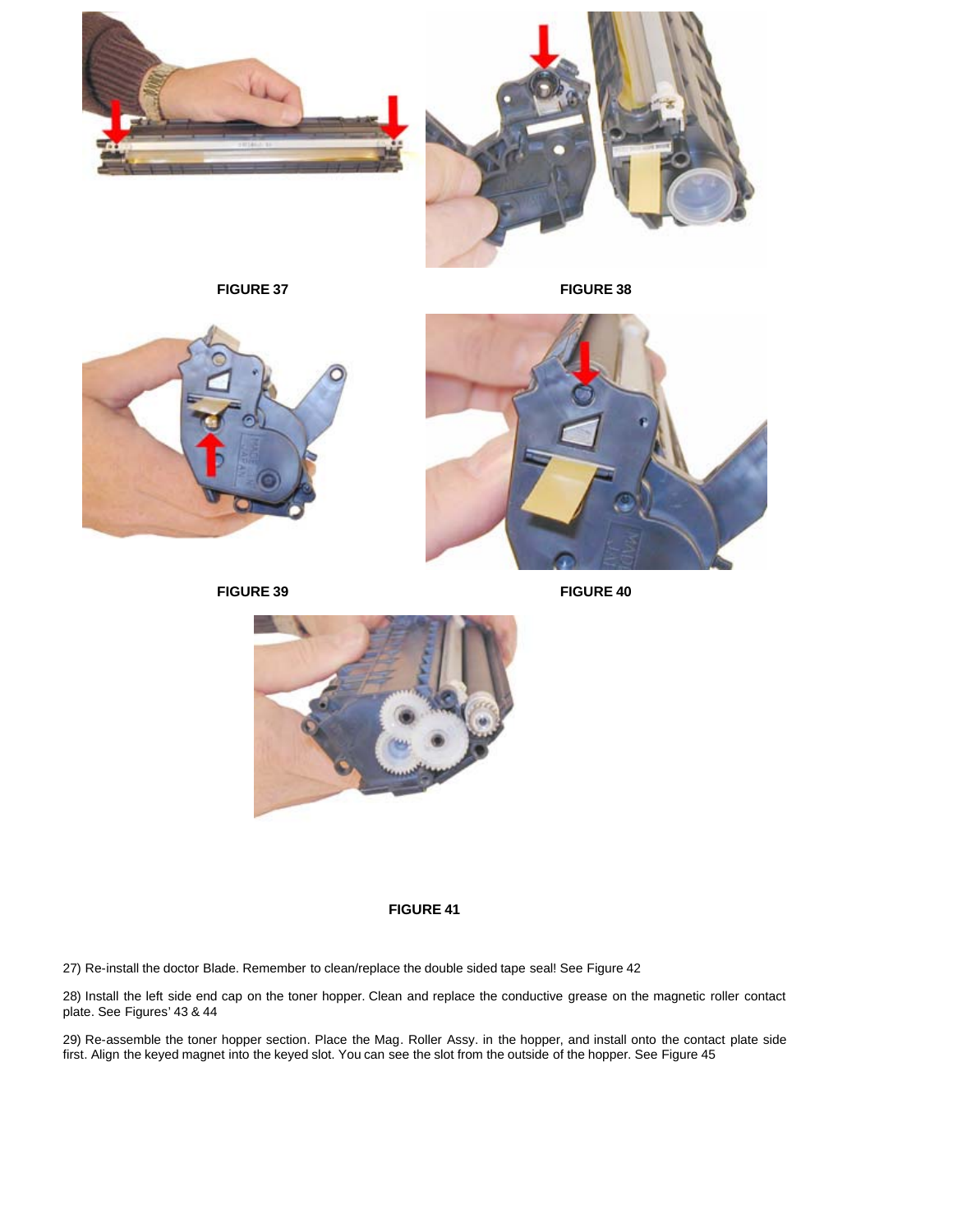









**FIGURE 44 FIGURE 45** 

30) Install the right side gears, end cap and screw. See Figures 46 & 47

31) Place the two halves together, and insert the two pins. You will have to open the drum cover slightly to do this as the arms cover the pin holes. Make sure that the pins are slightly pushed in so that they do not interfere with the drum cover arms. See Figures 48, & 49.



**FIGURE 46 FIGURE 47** 

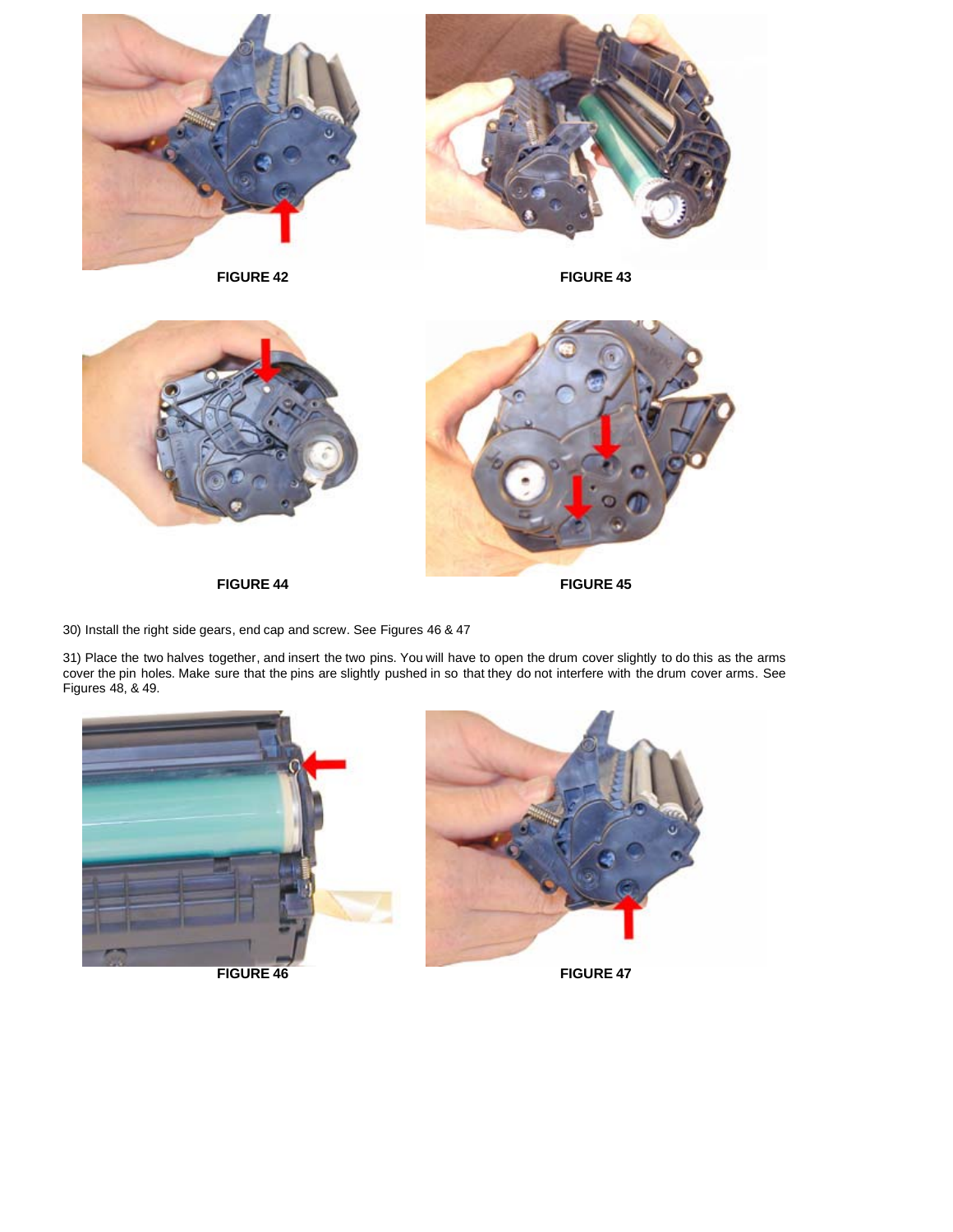

**FIGURE 48 FIGURE 49**

32) Install the Right side outer end cap, and two screws. See Figure 50

33) Install the small tension spring across the two halves as shown. The easiest way is to hook the long side on first, and pull it over with the spring hook. See Figure 51





### **TROUBLESHOOTING**

**Back grounding: (Gray Streaks)** This is usually caused by a dirty/worn out PCR, or a worn out wiper blade.

**Light Print:** Can be caused by a dirty/worn Magnetic Roller or worn doctor blade.

**Solid Black Pages:** Bad drum ground contact. Probably from the drum axle shaft to the contact gear inside the drum.

**Perfectly straight thin black lines down the page**: Scratched drum.

**Black dots that repeat every 3":** Bad drum or something is stuck to the drum surface.

**Dark black Horizontal lines:** Are usually caused by either a bad PCR connection, a pin hole in the PCR, or a pin hole in the drum. These lines normally run about 1/8" thick and can show as few as 4 times/page and as many as 12 times/page.

"**Tire Tracks" on the right edge of the page** are caused by a worn out drum. (Tire Tracks are what we call a vertical shaded area with lines in it that look like tire tread marks in the sand. This normally happens to OEM drums.

**Half the page prints, the other half is blank:** The cartridge pin on the blank side is most likely not installed correctly. Remove the pin and re-install making sure that the pin is inserted into both halves. This can also happen to some degree if the long tension spring that fits across both halves is missing.

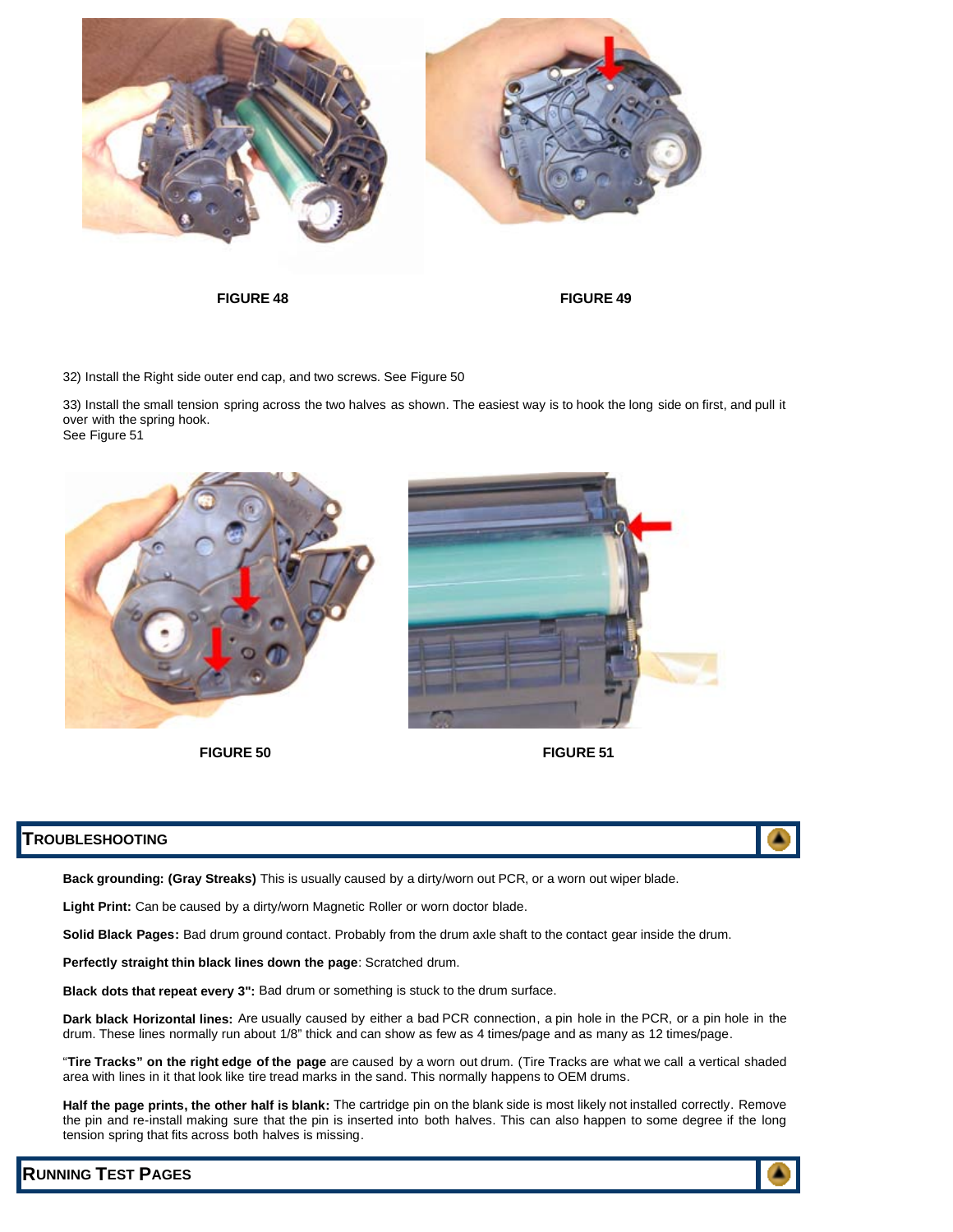Two pages are available from the front panel of the printer, the Demo Page, and the Configuration Page.

To run the Demo Page, make sure that the ready light is on, and briefly press the GO button. The Demo Page will print out.

To run the Configuration Page, make sure that the ready light is on and press the GO button for 5 seconds. When the GO light turns on, release the button. Two pages with complete printer info including the page count as well as a supplies status page will print out.

## **RUNNING THE CLEANING PAGE**

The cleaning page for these machines can only be run from the HP-Toolbox. HP recommends that for best results, a transparency be used. If a transparency is not available, user copier grade paper with a smooth surface.

To get to the HP-Toolbox, Go to the Windows "Start" Menu, "Programs", and "HP LaserJet 1010". Choose "HP-Toolbox". The Toolbox opens in a web browser format.

To run this page, make sure the printer is on and the Ready Light is on. Access the HP-Toolbox, and click on the "Troubleshooting" tab. From there, click on the "Print Quality Tools" tab, and finally the "Cleaning Page". The cleaning cycle takes up to 2 full minutes. The page will start and stop. Do not turn the printer off until the cleaning page has finished printing.

The cleaning process takes about 2 minutes. The cleaning page will stop periodically during the cleaning process. Do not turn the printer off until the process has finished.

#### **PRINTER TROUBLESHOOTING**

As with the 1150, 1200 and 1300, these machines do not have a display panel. All the error codes consist of different pattern of the three lights. We will update this as soon as the Service Manual is released.

Top light blinking: Cartridge door open, no print cartridge installed, or there is a paper jam.

All three lights on: Fatal error; turn the printer off, and unplug it for 30 minutes. If the error still exists, the printer has a major problem. There is no information yet on what these problems may be. (The service manual has not been released yet). All three lights blinking: A printer initialization is in progress.

All three lights cycle in sequence: The printer is initializing, the cleaning page is being run, or a job cancel command has been sent.

*© 2003 Summit Laser Products, Inc. Any attempt to reproduce any part of these instructions without the written consent of Summit Laser Products, Inc is prohibited. All registered trademarks are the property of their respective owners.*



### **Contact Summit Laser Products**

**Toll Free Orders:** 800-221-3516 **Toll Free Fax:** 888-791-9188

**International Orders:** +1-631-218-8376 **International Fax:** +1-631-218-3285

**Domestic Sales E-mail: sales@summitlaser.com International Sales E-mail: export@summitlaser.com**

**Technical Support:** +1-631-218-8376 **Technical Support E-Mail: tech@summitlaser.com**

**Mail:** Summit Laser Products 95 Orville Drive, Bohemia, New York 11716 - USA

*Please report any broken links to:* **webmaster@summitlaser.com**

*Authorized Summit Laser Distributors*